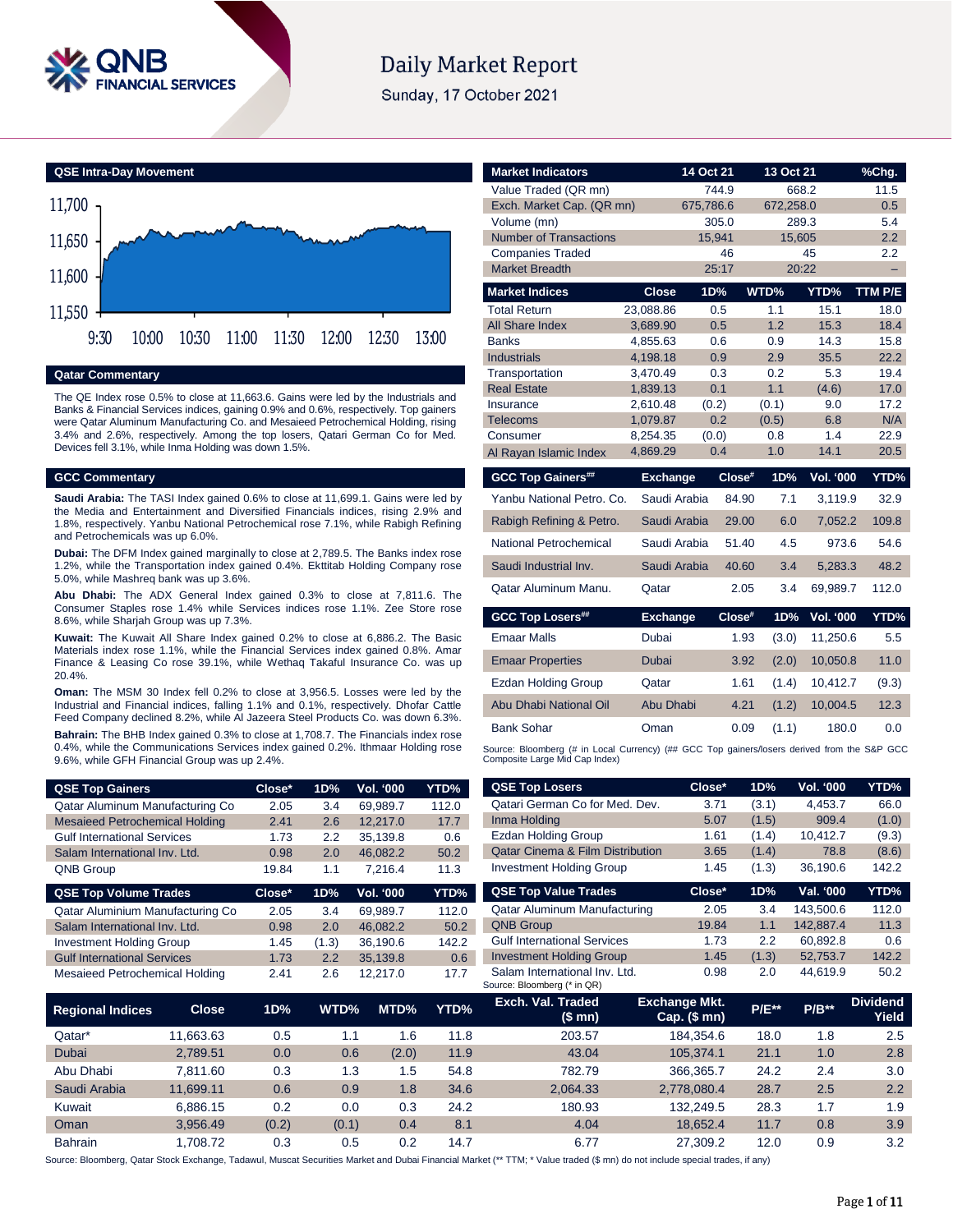# **Qatar Market Commentary**

- The QE Index rose 0.5% to close at 11,663.6. The Industrials and Banks & Financial Services indices led the gains. The index rose on the back of buying support from GCC, Arab and foreign shareholders despite selling pressure from Qatari shareholders.
- Qatar Aluminum Manufacturing Co. and Mesaieed Petrochemical Holding were the top gainers, rising 3.4% and 2.6%, respectively. Among the top losers, Qatari German Co for Med. Devices fell 3.1%, while INMA Holding was down 1.5%.
- Volume of shares traded on Thursday rose by 5.4% to 305.0mn from 289.3mn on Wednesday. Further, as compared to the 30-day moving average of 183.9mn, volume for the day was 65.9% higher. Qatar Aluminum Manufacturing Co. and Salam International Inv. Ltd. were the most active stocks, contributing 22.9% and 15.1% to the total volume, respectively.

| <b>Overall Activity</b>        | Buy %*   | Sell %*  | Net (QR)          |
|--------------------------------|----------|----------|-------------------|
| Qatari Individuals             | 48.39%   | 47.50%   | 6,620,544.4       |
| <b>Qatari Institutions</b>     | 11.15%   | 31.45%   | (151, 224, 706.6) |
| Qatari                         | 59.54%   | 78.96%   | (144, 604, 162.2) |
| <b>GCC Individuals</b>         | 0.51%    | 0.42%    | 644,201.7         |
| <b>GCC</b> Institutions        | 4.50%    | 2.02%    | 18,445,508.0      |
| <b>GCC</b>                     | 5.01%    | 2.44%    | 19,089,709.7      |
| Arab Individuals               | 11.45%   | 10.87%   | 4,321,073.1       |
| <b>Arab Institutions</b>       | $0.00\%$ | $0.00\%$ |                   |
| Arab                           | 11.45%   | 10.87%   | 4,321,073.1       |
| <b>Foreigners Individuals</b>  | 2.62%    | 2.12%    | 3,750,409.2       |
| <b>Foreigners Institutions</b> | 21.38%   | 5.62%    | 117,442,970.2     |
| <b>Foreigners</b>              | 24.00%   | 7.73%    | 121, 193, 379. 4  |

Source: Qatar Stock Exchange (\*as a % of traded value)

# **Earnings Releases, Global Economic Data and Earnings Calendar**

### **Earnings Releases**

| Company                                     | <b>Market</b> | <b>Currency</b> | Revenue (mn)<br>3Q2021 | % Change<br>YoY | <b>Operating Profit</b><br>(mn) 3Q2021 | % Change<br>YoY          | <b>Net Profit</b><br>(mn) 3Q2021 | %<br>Change<br>YoY |
|---------------------------------------------|---------------|-----------------|------------------------|-----------------|----------------------------------------|--------------------------|----------------------------------|--------------------|
| <b>Emirates Driving Company</b>             | Abu Dhabi     | <b>AED</b>      | 65.8                   | $-7.4%$         | $\qquad \qquad -$                      | $\overline{\phantom{m}}$ | 45.3                             | $-13.1%$           |
| <b>ESG Emirates Stallion</b>                | Abu Dhabi     | <b>AED</b>      | 46.3                   | 48.2%           | -                                      | -                        | 12.9                             | 751.4%             |
| Palm Sports                                 | Abu Dhabi     | <b>AED</b>      | 65.5                   | $-3.9%$         | $\qquad \qquad -$                      | $\equiv$                 | 16.6                             | 2.3%               |
| <b>Aluminium Products</b>                   | Oman          | <b>OMR</b>      | 21.7                   | $-13.5%$        |                                        |                          | (1.5)                            | N/A                |
| Fajar Alamia                                | Oman          | <b>OMR</b>      | 4.5                    | 5.4%            | $\overline{\phantom{m}}$               | $\overline{\phantom{0}}$ | 0.0                              | N/A                |
| <b>A'Saffa Foods</b>                        | Oman          | <b>OMR</b>      | 27.7                   | 19.1%           | $\qquad \qquad -$                      |                          | (2.0)                            | N/A                |
| <b>National Detergent</b>                   | Oman          | <b>OMR</b>      | 14.0                   | $-15.8%$        | $\qquad \qquad -$                      | $\equiv$                 | 0.1                              | $-88.2%$           |
| <b>Vision Insurance</b>                     | Oman          | <b>OMR</b>      | 12.2                   | $-32.3%$        | $=$                                    | $=$                      | (0.4)                            | N/A                |
| Dhofar Insurance Co.                        | Oman          | <b>OMR</b>      | 45.8                   | 19.7%           |                                        |                          | 2.3                              | $-26.3%$           |
| <b>Voltamp Energy</b>                       | Oman          | <b>OMR</b>      | 19.8                   | $-24.0%$        | $\overline{\phantom{0}}$               | -                        | (0.5)                            | N/A                |
| <b>Renaissance Services</b>                 | Oman          | <b>OMR</b>      | 81.0                   | 1.2%            | $\qquad \qquad -$                      | $\overline{\phantom{m}}$ | 8.3                              | 17.6%              |
| <b>Ominvest</b>                             | Oman          | <b>OMR</b>      | 149.9                  | $-27.1%$        | $\overline{\phantom{0}}$               | -                        | 25.2                             | $-31.9%$           |
| <b>Muscat Thread Mills</b>                  | Oman          | <b>OMR</b>      | 2.7                    | 43.0%           | $\overline{\phantom{m}}$               | $\equiv$                 | 0.1                              | N/A                |
| <b>Mct Desalinate</b>                       | Oman          | <b>OMR</b>      | 13.8                   | 7.9%            | $=$                                    |                          | 1.8                              | 29.6%              |
| Al Ahlia Insurance Company                  | Oman          | <b>OMR</b>      | 12.2                   | $-10.4%$        | -                                      |                          | 3.8                              | 17.0%              |
| Oman Flour Mills Co.                        | Oman          | <b>OMR</b>      | 72.3                   | 1.7%            | ÷                                      | $\qquad \qquad -$        | 5.8                              | $-26.6%$           |
| <b>Galfar Engineering &amp; Contracting</b> | Oman          | <b>OMR</b>      | 145.8                  | $-4.4%$         | $\overline{\phantom{0}}$               | $\overline{\phantom{0}}$ | 0.9                              | N/A                |
| <b>Al Batinah Power</b>                     | Oman          | <b>OMR</b>      | 0.3                    | 10.3%           | -                                      |                          | (0.2)                            | N/A                |
| Majan Glass Co.                             | Oman          | <b>OMR</b>      | 8.2                    | $-9.9%$         | $\equiv$                               | ÷                        | (0.9)                            | N/A                |
| Al Maha Marketing                           | Oman          | <b>OMR</b>      | 273.5                  | 6.6%            | $\qquad \qquad -$                      | $\overline{\phantom{0}}$ | 2.1                              | 530.2%             |
| Gulf Stones Co.                             | Oman          | <b>OMR</b>      | 1.9                    | 14.4%           | $\equiv$                               | $\equiv$                 | (0.6)                            | N/A                |
| <b>SMN Power Holding</b>                    | Oman          | <b>OMR</b>      | 71.1                   | 9.2%            |                                        |                          | 8.8                              | 4.5%               |
| Oman Cement Co.                             | Oman          | <b>OMR</b>      | 35.3                   | $-9.2%$         | $\equiv$                               |                          | 2.8                              | $-1.0%$            |
| <b>Al Batinah Power</b>                     | Oman          | <b>OMR</b>      | 47.1                   | 3.3%            | ÷                                      | $\equiv$                 | 13.2                             | 3.3%               |
| Gulf Mushroom Products Co.                  | Oman          | <b>OMR</b>      | 5.7                    | 28.5%           | ÷                                      | $\equiv$                 | 0.6                              | 283.7%             |
| <b>Gulf International Chemicals</b>         | Oman          | <b>OMR</b>      | 1.7                    | $-11.4%$        | $-$                                    |                          | 0.0                              | $-81.9%$           |
| United Finance Co.                          | Oman          | <b>OMR</b>      | 5.5                    | $-7.7%$         | $\equiv$                               | $\equiv$                 | 0.6                              | $-5.6%$            |
| Oman Chromite Co.                           | Oman          | <b>OMR</b>      | 2.2                    | 180.0%          | -                                      |                          | 0.4                              | 316.2%             |
| <b>Salalah Port Services</b>                | Oman          | <b>OMR</b>      | 49.5                   | $-15.7%$        | $\qquad \qquad -$                      |                          | 4.0                              | $-68.7%$           |
| Taageer Finance Co.                         | Oman          | <b>OMR</b>      | 13.9                   | 9.0%            | $-$                                    | $-$                      | 1.5                              | 8.9%               |
| Al Suwadi Power                             | Oman          | <b>OMR</b>      | 66.9                   | 5.5%            | $\qquad \qquad -$                      | $\equiv$                 | 13.4                             | 3.2%               |
| <b>Oman Qatar Insurance</b>                 | Oman          | <b>OMR</b>      | 25.5                   | 1.1%            |                                        |                          | 2.8                              | 144.5%             |
| Al Jazeera Services                         | Oman          | <b>OMR</b>      | 7.6                    | 11.2%           |                                        |                          | 2.4                              | 72.6%              |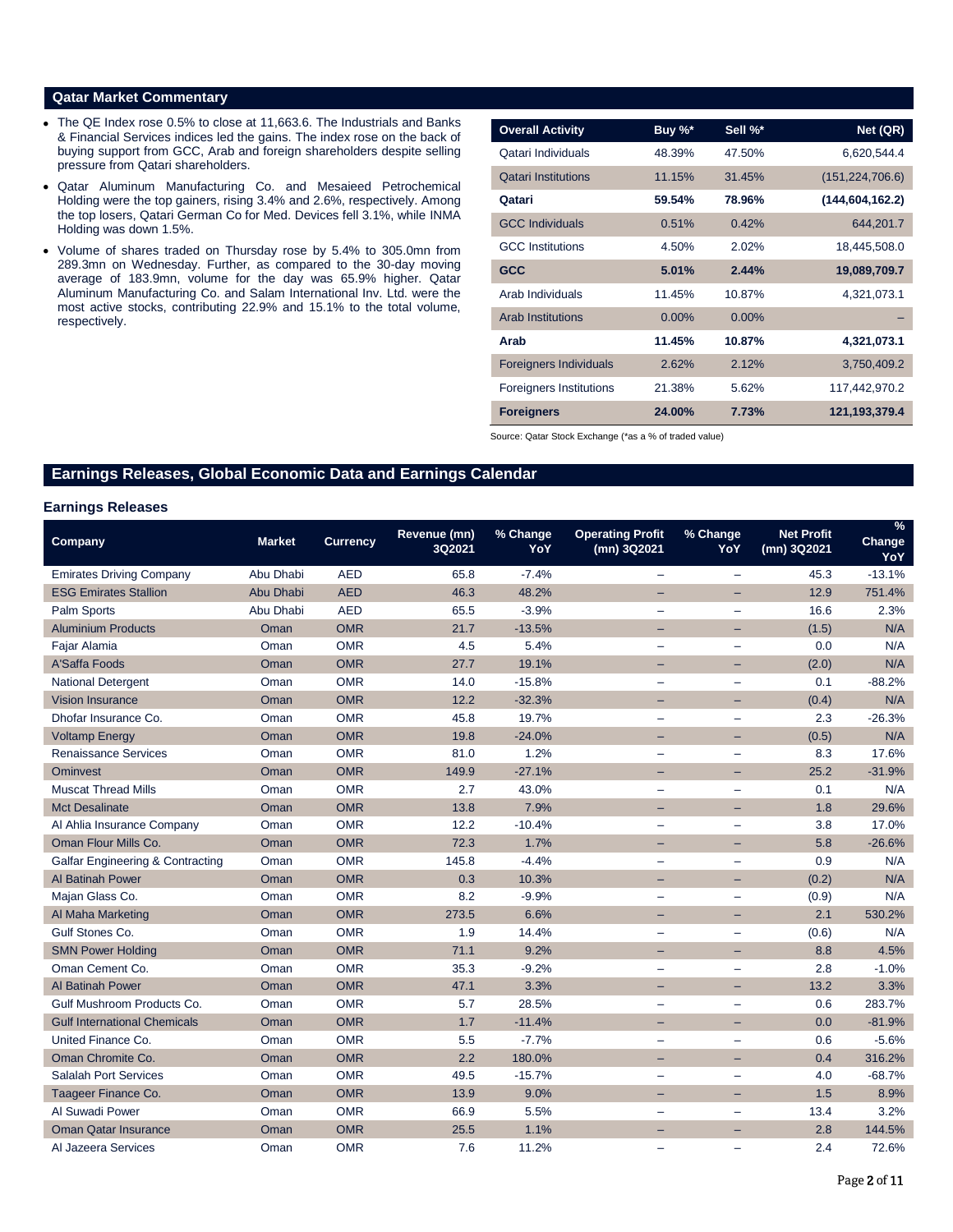| Al Batinah Development &<br>Investment Holding Co. | Oman | <b>OMR</b> | 0.3   | N/A      |   |                          | 0.1   | N/A      |
|----------------------------------------------------|------|------------|-------|----------|---|--------------------------|-------|----------|
| Sharqiyah Desalination Co.                         | Oman | <b>OMR</b> | 10.4  | 2.1%     | - | -                        | 0.8   | $-26.6%$ |
| <b>Acwa Power Barka</b>                            | Oman | <b>OMR</b> | 28.7  | $-30.0%$ | - | -                        | 5.2   | $-36.7%$ |
| Al Shargiya Investment Holding<br>Co.              | Oman | <b>OMR</b> | 0.9   | $-8.9%$  |   |                          | 0.5   | $-10.2%$ |
| Oman National Engineering &<br>Investment          | Oman | <b>OMR</b> | 4.6   | $-88.3%$ |   |                          | 0.8   | 39.6%    |
| <b>Dhofar International Development</b>            | Oman | <b>OMR</b> | 13.9  | $-74.9%$ |   |                          | 5.0   | $-89.3%$ |
| National Gas Co.                                   | Oman | <b>OMR</b> | 64.1  | 30.6%    | - | -                        | (0.7) | N/A      |
| Al Anwar Holding                                   | Oman | <b>OMR</b> | 1.2   | 69.0%    |   | $\overline{\phantom{0}}$ | 0.5   | N/A      |
| <b>Muscat Finance</b>                              | Oman | <b>OMR</b> | 8.3   | $-0.9%$  | - | -                        | 1.1   | N/A      |
| Oman Oil Marketing Co.                             | Oman | <b>OMR</b> | 395.6 | 18.8%    | - | $\overline{\phantom{0}}$ | 3.6   | N/A      |
| Raysut Cement Co.                                  | Oman | <b>OMR</b> | 72.3  | 10.8%    | - | -                        | (2.2) | N/A      |

Source: Company data, DFM, ADX, MSM, TASI, BHB.

# **Global Economic Data**

| <b>Date</b> | <b>Market</b> | <b>Source</b>                           | <b>Indicator</b>                 | Period     | <b>Actual</b>     | <b>Consensus</b>         | <b>Previous</b> |
|-------------|---------------|-----------------------------------------|----------------------------------|------------|-------------------|--------------------------|-----------------|
| $10 - 14$   | US            | Department of Labor                     | Initial Jobless Claims           | 09-Oct     | 293k              | 320k                     | 329k            |
| $10 - 14$   | <b>US</b>     | Department of Labor                     | <b>Continuing Claims</b>         | 02-Oct     | 2593k             | 2670k                    | 2727k           |
| $10 - 14$   | US            | <b>Bureau of Labor Statistics</b>       | <b>PPI Final Demand MoM</b>      | Sep        | 0.50%             | 0.60%                    | 0.70%           |
| $10 - 14$   | <b>US</b>     | <b>Bureau of Labor Statistics</b>       | PPI Ex Food and Energy MoM       | Sep        | 0.20%             | 0.50%                    | 0.60%           |
| $10 - 14$   | US            | <b>Bureau of Labor Statistics</b>       | <b>PPI Final Demand YoY</b>      | Sep        | 8.60%             | 8.70%                    | 8.30%           |
| $10 - 15$   | <b>US</b>     | <b>Bureau of Labor Statistics</b>       | <b>Import Price Index YoY</b>    | <b>Sep</b> | 9.20%             | 9.40%                    | 8.90%           |
| $10 - 15$   | US            | <b>Bureau of Labor Statistics</b>       | Export Price Index MoM           | Sep        | 0.10%             | 0.70%                    | 0.40%           |
| $10 - 15$   | <b>US</b>     | <b>Bureau of Labor Statistics</b>       | <b>Export Price Index YoY</b>    | <b>Sep</b> | 16.30%            | --                       | 16.80%          |
| $10 - 15$   | EU            | Eurostat                                | <b>Trade Balance SA</b>          | Aug        | 11.1 <sub>b</sub> | 14.2b                    | 13.5b           |
| $10 - 15$   | EU            | Eurostat                                | <b>Trade Balance NSA</b>         | Aug        | 4.8 <sub>b</sub>  | --                       | 20.7b           |
| $10 - 15$   | France        | <b>INSEE National Statistics Office</b> | <b>CPI EU Harmonized MoM</b>     | Sep        | $-0.20%$          | $-0.20%$                 | $-0.20%$        |
| $10 - 15$   | France        | <b>INSEE National Statistics Office</b> | <b>CPI EU Harmonized YoY</b>     | <b>Sep</b> | 2.70%             | 2.70%                    | 2.70%           |
| $10 - 15$   | France        | <b>INSEE National Statistics Office</b> | <b>CPI MoM</b>                   | Sep        | $-0.20%$          | $-0.20%$                 | $-0.20%$        |
| $10 - 15$   | France        | <b>INSEE National Statistics Office</b> | <b>CPI YoY</b>                   | Sep        | 2.20%             | 2.10%                    | 2.10%           |
| $10 - 14$   | Japan         | Ministry of Economy Trade and Industry  | <b>Industrial Production MoM</b> | Aug        | $-3.60%$          | $\overline{\phantom{a}}$ | $-3.20%$        |
| $10 - 14$   | Japan         | Ministry of Economy Trade and Industry  | <b>Industrial Production YoY</b> | Aug        | 8.80%             | --                       | 9.30%           |
| $10 - 14$   | Japan         | Ministry of Economy Trade and           | <b>Capacity Utilization MoM</b>  | Aug        | $-3.90%$          | --                       | $-3.40%$        |
| $10 - 14$   | China         | <b>National Bureau of Statistics</b>    | <b>CPI YoY</b>                   | Sep        | 0.70%             | 0.80%                    | 0.80%           |
| $10 - 14$   | China         | National Bureau of Statistics           | PPI YoY                          | Sep        | 10.70%            | 10.50%                   | 9.50%           |
| $10 - 14$   | India         | <b>Directorate General of Commerc</b>   | <b>Exports YoY</b>               | <b>Sep</b> | 22.60%            | --                       | 45.80%          |
| $10 - 14$   | India         | Directorate General of Commerc          | Imports YoY                      | Sep        | 84.80%            | --                       | 51.70%          |

Source: Bloomberg (s.a. = seasonally adjusted; n.s.a. = non-seasonally adjusted; w.d.a. = working day adjusted)

# **Earnings Calendar**

| <b>Tickers</b> | <b>Company Name</b>                              | Date of reporting 3Q2021 results | No. of days remaining | <b>Status</b> |
|----------------|--------------------------------------------------|----------------------------------|-----------------------|---------------|
| QGMD           | <b>Qatari German Company for Medical Devices</b> | 17-Oct-21                        | 0                     | Due           |
| <b>QGTS</b>    | Qatar Gas Transport Company Limited (Nakilat)    | 17-Oct-21                        | $\mathbf{0}$          | <b>Due</b>    |
| <b>QIBK</b>    | <b>Qatar Islamic Bank</b>                        | 17-Oct-21                        | $\mathbf 0$           | Due           |
| <b>QIGD</b>    | <b>Qatari Investors Group</b>                    | 17-Oct-21                        | $\mathbf{0}$          | <b>Due</b>    |
| <b>BRES</b>    | Barwa Real Estate Company                        | 18-Oct-21                        |                       | Due           |
| <b>MRDS</b>    | Mazaya Qatar Real Estate Development             | 18-Oct-21                        | 1                     | <b>Due</b>    |
| <b>MARK</b>    | Masraf Al Rayan                                  | 18-Oct-21                        |                       | Due           |
| <b>KCBK</b>    | Al Khalij Commercial Bank                        | 18-Oct-21                        | $\mathbf 1$           | <b>Due</b>    |
| <b>MCGS</b>    | Medicare Group                                   | 19-Oct-21                        | $\overline{2}$        | Due           |
| <b>ABQK</b>    | Ahli Bank                                        | 19-Oct-21                        | $\overline{2}$        | <b>Due</b>    |
| <b>UDCD</b>    | United Development Company                       | 20-Oct-21                        | 3                     | Due           |
| <b>QFLS</b>    | <b>Qatar Fuel Company</b>                        | 20-Oct-21                        | 3                     | <b>Due</b>    |
| <b>ERES</b>    | Ezdan Holding Group                              | 21-Oct-21                        | 4                     | Due           |
| <b>CBQK</b>    | <b>The Commercial Bank</b>                       | 24-Oct-21                        | $\overline{7}$        | <b>Due</b>    |
| <b>DBIS</b>    | Dlala Brokerage & Investment Holding Company     | 24-Oct-21                        | 7                     | Due           |
| QAMC           | <b>Qatar Aluminum Manufacturing Company</b>      | 24-Oct-21                        | $\overline{7}$        | <b>Due</b>    |
| <b>WDAM</b>    | Widam Food Company                               | 24-Oct-21                        | 7                     | Due           |
| <b>QLMI</b>    | <b>QLM Life &amp; Medical Insurance Company</b>  | 24-Oct-21                        | $\overline{7}$        | <b>Due</b>    |
| <b>MERS</b>    | Al Meera Consumer Goods Company                  | 24-Oct-21                        | 7                     | Due           |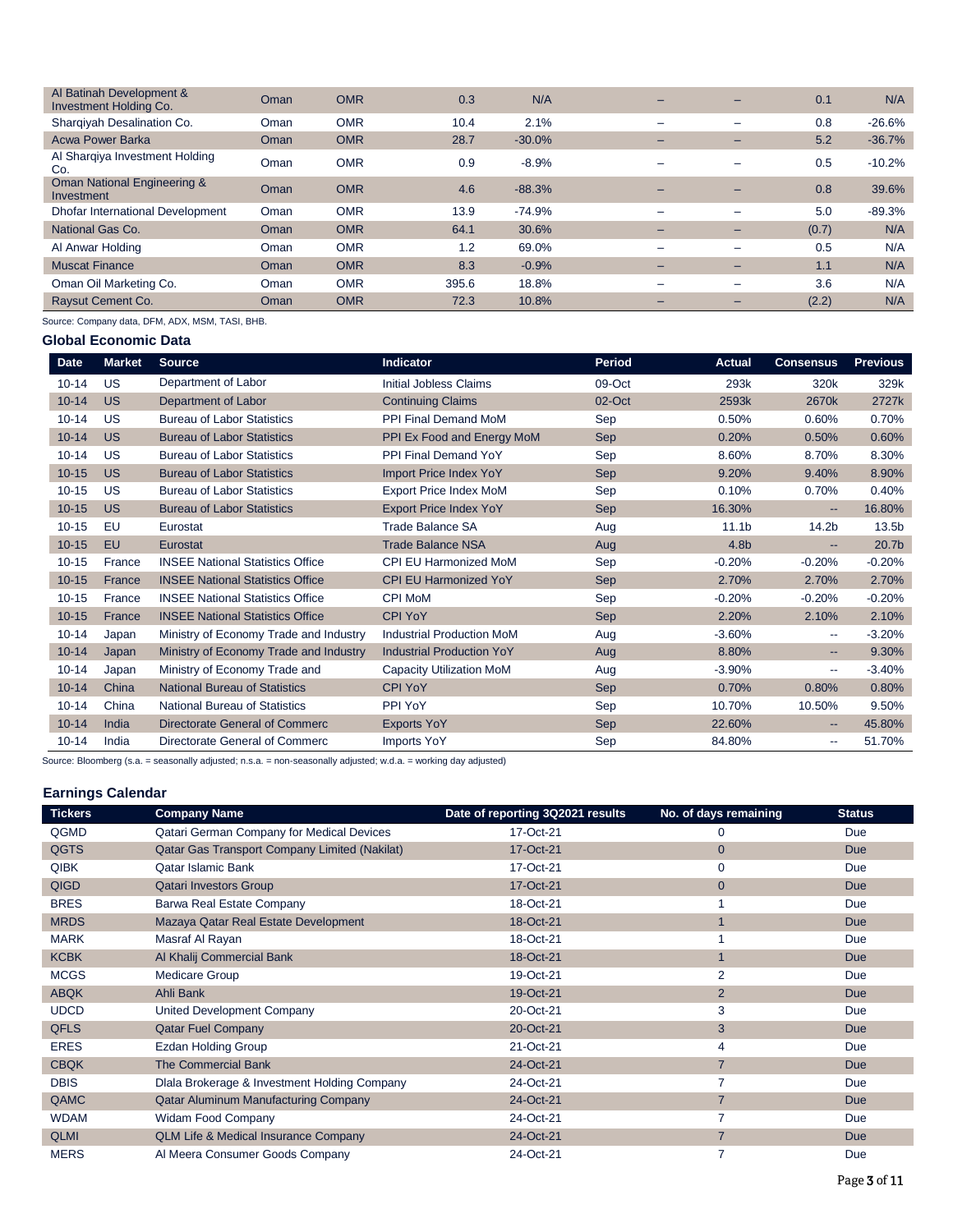| <b>Tickers</b> | <b>Company Name</b>                                 | Date of reporting 3Q2021 results | No. of days remaining | <b>Status</b> |
|----------------|-----------------------------------------------------|----------------------------------|-----------------------|---------------|
| <b>QIIK</b>    | <b>Qatar International Islamic Bank</b>             | 25-Oct-21                        | 8                     | <b>Due</b>    |
| <b>IQCD</b>    | <b>Industries Qatar</b>                             | 25-Oct-21                        | 8                     | Due           |
| <b>IGRD</b>    | <b>Investment Holding Group</b>                     | 25-Oct-21                        | 8                     | <b>Due</b>    |
| <b>AKHI</b>    | Al Khaleej Takaful Insurance Company                | 25-Oct-21                        | 8                     | Due           |
| <b>QEWS</b>    | <b>Qatar Electricity &amp; Water Company</b>        | 26-Oct-21                        | 9                     | <b>Due</b>    |
| <b>IHGS</b>    | <b>INMA Holding Group</b>                           | 26-Oct-21                        | 9                     | Due           |
| <b>AHCS</b>    | <b>Aamal Company</b>                                | 26-Oct-21                        | 9                     | <b>Due</b>    |
| <b>GWCS</b>    | <b>Gulf Warehousing Company</b>                     | 26-Oct-21                        | 9                     | Due           |
| <b>QISI</b>    | Qatar Islamic Insurance Group                       | 26-Oct-21                        | 9                     | <b>Due</b>    |
| <b>QCFS</b>    | <b>Qatar Cinema &amp; Film Distribution Company</b> | 27-Oct-21                        | 10                    | Due           |
| <b>MPHC</b>    | Mesaieed Petrochemical Holding Company              | 27-Oct-21                        | 10                    | <b>Due</b>    |
| SIIS           | Salam International Investment Limited              | 27-Oct-21                        | 10                    | Due           |
| <b>ORDS</b>    | Ooredoo                                             | 27-Oct-21                        | 10                    | <b>Due</b>    |
| <b>MCCS</b>    | Mannai Corporation                                  | 27-Oct-21                        | 10                    | Due           |
| <b>QIMD</b>    | <b>Qatar Industrial Manufacturing Company</b>       | 27-Oct-21                        | 10                    | <b>Due</b>    |
| <b>DOHI</b>    | Doha Insurance Group                                | 27-Oct-21                        | 10                    | Due           |
| <b>GISS</b>    | <b>Gulf International Services</b>                  | 28-Oct-21                        | 11                    | <b>Due</b>    |
| <b>BLDN</b>    | <b>Baladna</b>                                      | 28-Oct-21                        | 11                    | Due           |
| <b>ZHCD</b>    | <b>Zad Holding Company</b>                          | 28-Oct-21                        | 11                    | <b>Due</b>    |

# Source: QSE

# **News**

### **Qatar**

- **VFQS posts 45.3% YoY increase but 2.5% QoQ decline in net profit in 3Q2021, bang in-line with our estimate –** Vodafone Qatar's (VFQS) net profit rose 45.3% YoY (but declined 2.5% on QoQ basis) to QR66.3mn in 3Q2021, bang inline with our estimate of QR65.6mn (variation of +1.1%). The company's revenue came in at QR582.7mn in 3Q2021, which represents an increase of 8.0% YoY (+0.9% QoQ). EPS amounted to QR0.047 in 9M2021 as compared to QR0.030 in 9M2020. For the nine months ended September 30, 2021, the company reported its highest net profit of QR200mn, reflecting strong growth of 58.1% (QR74mn) from the same period last year mainly driven by higher EBITDA. Total revenue for the period improved by 8.3% YoY to QR1.75bn led by continued growth in the company's postpaid revenue and fixed broadband services. In addition, within the enterprise segment, the Company has extended beyond connectivity with a portfolio of managed services and smart ICT solutions such as Internet of Things, Big Data and Cloud that some of the country's biggest entities have adopted. Service Revenue grew by 8.7% to reach QR1.63bn. EBITDA YoY increased by 21.8% to reach QR720mn, supported by the higher service revenue and continued cost optimization initiatives. Consequently, EBITDA margin improved by 4.6 percentage points YOY to reach 41.3%. Lastly, Vodafone Qatar is now serving 1.8mn mobile customers. (QNB FS Research, QSE, Press Release)
- **NLCS reports net loss in 3Q2021 –** Alijarah Holding (NLCS) reported net loss of QR0.002mn in 3Q2021 as compared to net profit of QR1.0mn in 3Q2020 and net loss of QR1.7mn in 2Q2021. The company's total revenues and income came in at QR12.0mn in 3Q2021, which represents a decrease of 55.8% YoY. However, on QoQ basis total revenues and income rose 357.3%. Loss per share amounted to QR0.016 in 9M2021 as compared to earnings per share of QR0.015 in 9M2020. (QSE, QNB FS Research)
- **QGMD to hold its investors relation conference call on October 19 –** Qatari German Co. for Medical Devices (QGMD) will hold the conference call with the Investors to discuss the financial results for 3Q2021 will be held on October 19, 2021 at 01:30 PM , Doha Time. (QSE)
- **PSA: Qatar sees 131% growth in business establishments in 2010-20 –** Qatar saw more than doubling of business entities as employment grew about 60% in the last one decade, according to the Planning and Statistics Authority (PSA). The faster expansion in the establishment of businesses was especially seen in the transportation and logistics, construction, information and communication, administrative and support services, agriculture and mining, said the findings of the Qatar Census 2020, which was released early this week. The total number of business establishments stood at 71,203 at the end of 2020, showing a growth of 130.6% during 2010-20, and employment had grown 59.7% to 1.66mn during the review period. The transportation and logistics sector saw 431.2% surge in business entities to 3,809 between 2010 and 2020. Such entities constituted 5.3% of the total business entities during 2020 compared to 2.3% during 2010. The employment within the sector had soared 263.4% during 2010-20. The construction sector reported the second fastest growth at 380% to 12,092 establishments, which accounted for 17% of the total business establishments during 2020 against 8.2% during 2010. The employment within the sector had risen 31.2% over the last decade. The information and communication sector saw the third fastest growth at 327.4% to 812 business establishments and the employment had seen a 124.1% growth over the last decade. The sector constituted 1.1% of the total number of businesses during 2020 compared to 0.6% during 2010. There were as many as 20,444 business entities under wholesale and retail trade as well as automobile workshops, witnessing 28.7% growth over the last decade. The sector constituted 56% of the total business establishments during 2020 compared to 42.5% during 2010. The employment within this largest sector (in absolute terms) had grown 66.1% in the last 10 years. (Gulf-Times.com)
- **Monetary base in Qatar drops 11% in September to about QR100bn –** The monetary base in Qatar declined during the month of last September by 10.6% on a monthly basis to reach QR100bn. The reserve money in the banking system in Qatar was affected last month by a 42.6% decrease in surplus reserve balances to reach QR8.7bn, and a decrease in bank deposits with the Qatar Central Bank through the Qatari money market mechanism by 17.7% to approximately QR24.2bn, against the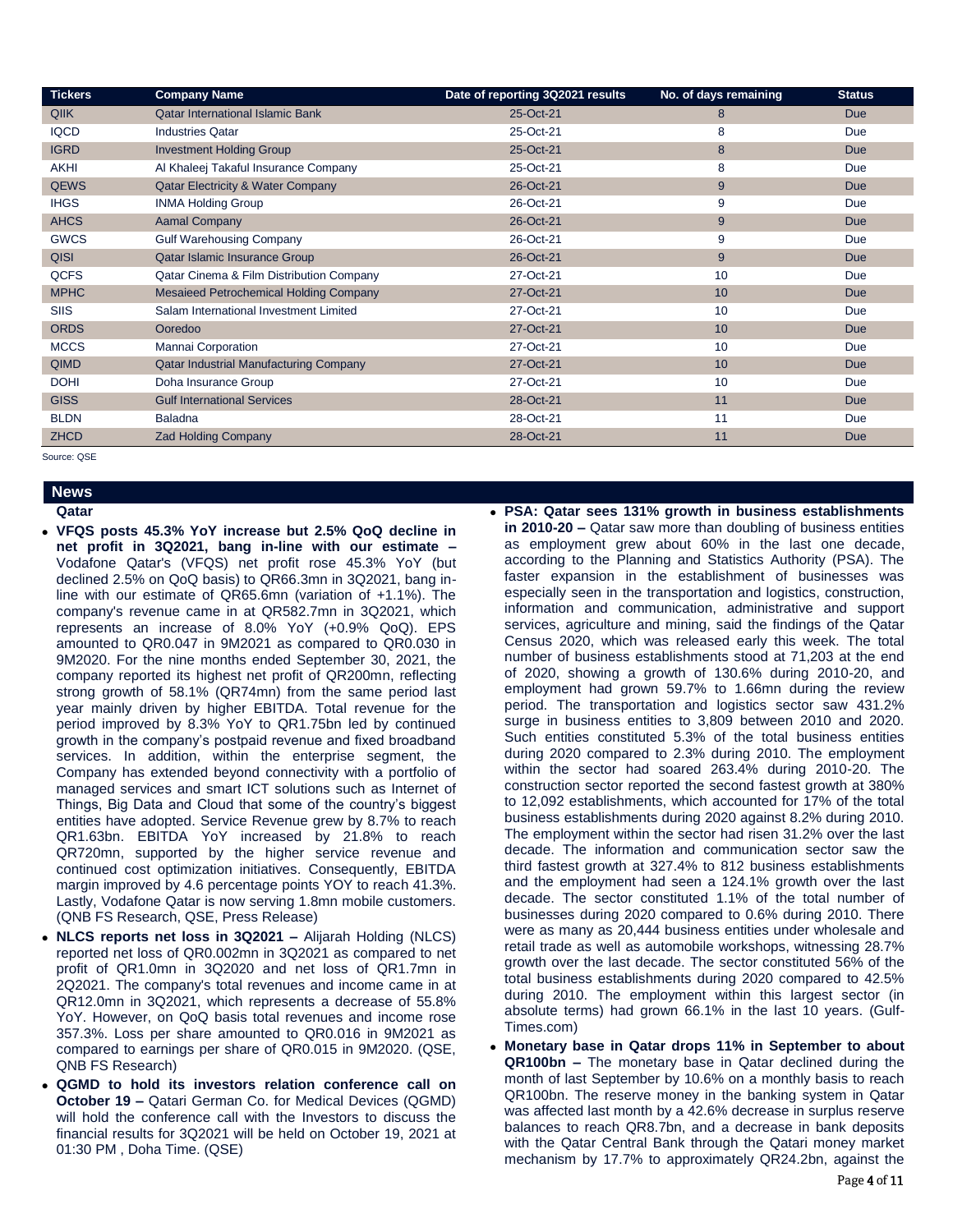stability of cash. The issuer is at QR23.7bn riyals, and the mandatory reserve is stable at the level of QR43.4bn. (Bloomberg)

- **Volume of real estate trading last week crosses QR369mn –** The volume of real estate trading in sales contracts registered by the Real Estate Registration Department at the Ministry of Justice during the period from October 3 to October 7 reached QR369,607,804. The weekly bulletin issued by the department stated that the list of real estate traded for sale included vacant land, housing, apartment building and a commercial building. Sales operations were concentrated in the municipalities of Al Daayen, Al Rayyan, Doha, Umm Slal, Al Wakra, Al Khor, Al Dakhira, and Al Shamal. The volume of real estate trading, during the period from September 19 to September 23 amounted to QR1,289,512,845. (Peninsula Qatar)
- **OIL TENDER: Qatar sells Al-Shaheen at average premium of ~\$2.50 per barrel –** Qatar Petroleum for the Sale of Petroleum Products Co Ltd (QPSPP) sold three cargoes of Al-Shaheen crude for December loading at an average premium of \$2.45- \$2.50 per barrel to the Dubai benchmark price, according to traders who asked not to be identified. Typical cargo size is ~500k barrels. Al-Shaheen's spot differential has climbed sharply from last month when November loading cargoes traded at an average premium of ~\$1.50-\$1.55 per barrel. (Bloomberg)
- **US Congress delegation discusses bilateral cooperation in investment, trade with Qatar Free Zones –** A US Congress delegation was received by HE the Minister of State Ahmad al-Sayed, who is also chairman of Qatar Free Zones Authority (QFZA), wherein the two sides discussed trade, investment, and industrial cooperation. Al-Sayed, together with QFZA senior executives, met with congressmen Darrell Issa, Lou Correa, Darin Lahood, Jay Obernolte, Andrew Garbarino, and Matt Gaetz, as well as congresswomen Victoria Spartz and Claudia Tenney. Al-Sayed emphasized that QFZA aspires to enhance the co-operation and exchange of experiences in several key sectors between Qatar and the US. The two sides also reviewed issues of mutual interest that play an important and constructive role in Qatar-US relations. The delegation was presented with the investment opportunities and benefits offered to US companies at Qatar Free Zones (QFZ). Al-Sayed reiterated that QFZ will continue to enhance its offering to serve as a leading regional base for companies supported by the advanced infrastructure in the free zones across Qatar. A number of leading US-based companies have announced the establishment of their businesses and operations in QFZ. (Gulf-Times.com)
- **Qatar FDI to California stands at '\$2.77bn', says USQBC official –** Qatar has poured "\$2.77bn" worth of foreign direct investments (FDI) into California, the second-largest Qatari FDI recipient after Texas, according to the US-Qatar Business Council (USQBC). Citing data from the US Census Bureau, USQBC managing director Mohamed Barakat said California exported "\$316.2mn" worth of goods to Qatar in 2019. During the same year, California's imports from Qatar stood at "\$28mn." The value of Qatari donations to California amounted to "\$5mn," said Barakat. Speaking at a virtual discussion hosted by the USQBC, the Commercial Attaché Office in the US for the State of Qatar, and the Los Angeles Area Chamber of Commerce, Barakat said the major exports from California to Qatar are aircraft, spacecraft and parts, nuclear reactors, boilers and machinery, and electric machinery and equipment. The major merchandise California imports from Qatar include aluminum and articles, inorganic chemicals and rare-earth metals, and plastics, Barakat pointed out during the virtual discussion. On US-Qatar trade, the total value of goods imported from Qatar stood at "\$1.7bn" in 2019, while the total

value of goods exported to Qatar in the same year amounted to "\$6.5bn," said Barakat, citing data from the Office of the US Trade Representative (USTR). (Gulf-Times.com)

- **MoTC Land Transport Sector completes 5,844 transactions in three quarters –** The Ministry of Transport and Communications (MoTC) has completed 5,844 transactions through its Land Transport Sector in three quarters of 2021. The Ministry of Transport and Communications has announced, on its Twitter account, completion of 1,967 transactions by Land Transport Sector in Q3 of 2021. Earlier it had completed 2,177 and 1,700 transactions in the first and second quarters of 2021 respectively. In the third quarter out of total 1,967 transactions; 929 transactions are related to land transport licensing, 926 related to land transport planning and 112 transactions are related to traffic engineering and road safety. Land transport has become a key enabler of the Qatari economy and a cornerstone of its growth, and the Land Transport Sector continues its efforts to develop a state-of-the-art transport network in line with the goals of the Qatar National Vision 2030, MoTC says on its website. (Peninsula Qatar)
- **Qetaifan Island North vying for 2 Guinness World Records for its 'Icon Tower' –** The Icon Tower, which is one of the main attractions on Qetaifan Island North, is vying for two 'Guinness World Records', said Mustafa el-Cherkawi, senior officer – construction at Qetaifan Projects. Speaking to Gulf Times during a recent site tour of the island, el-Cherkawi said the 85m-tall Icon Tower is registered for two world record attempts: The tallest waterslide and the most waterslides from a single tower. (Gulf-Times.com)
- **World Bank: Qatar managed COVID-19 with high efficiency –** World Bank Group Country Director for the GCC countries Issam Abousleiman has said that Qatar managed the COVID-19 crisis with effectiveness, thanks to the laudable performance of the healthcare system and the logistics for the purchase and distribution of vaccines. In an interview with a Doha-based newspaper published on Thursday, he stressed that the high rate of vaccination allowed the government to gradually ease restrictions, which had a clear impact on aspects of economic activity, as transport movement returned to pre-pandemic levels and the level of activity in retail stores, entertainment venues, transport stations, and workplaces are returning to prepandemic levels. Abousleiman also touched on the levels of growth that Qatar will achieve from 2022 to 2030, and the expected revenues from the oil and gas sector, hydrocarbon sectors, and tourism sectors coinciding with hosting FIFA World Cup Qatar 2022. Qatar is expected to achieve a GDP growth rate of 3% for 2021, the same growth rate for both oil and nonoil GDP, driven by domestic and foreign demand in light of the successful start of the vaccination campaign, he said. (Qatar Tribune)
- **Khater participates in GCC trade preparatory meetings –** Undersecretary of the Ministry of Commerce and Industry Sultan bin Rashid Al-Khater participated today in the 53rd preparatory meeting for the GCC Trade Cooperation Committee, and the 40th preparatory meeting for the GCC Industrial Cooperation Committee, at the headquarters of the Secretariat General of the Gulf Cooperation Council in Riyadh, Saudi Arabia. During the meeting, the GCC undersecretaries discussed several topics of common interest listed on their agenda, and made recommendations based thereon to the Ministers of Commerce & Industry in the GCC States for them to adopt in their upcoming meetings and take the appropriate relevant measures. (Qatar Tribune)
- **Qatar works to build flexible, resilient food system –** State of Qatar's endeavour, through achieving its national vision and implementing its national food security strategy, is to build an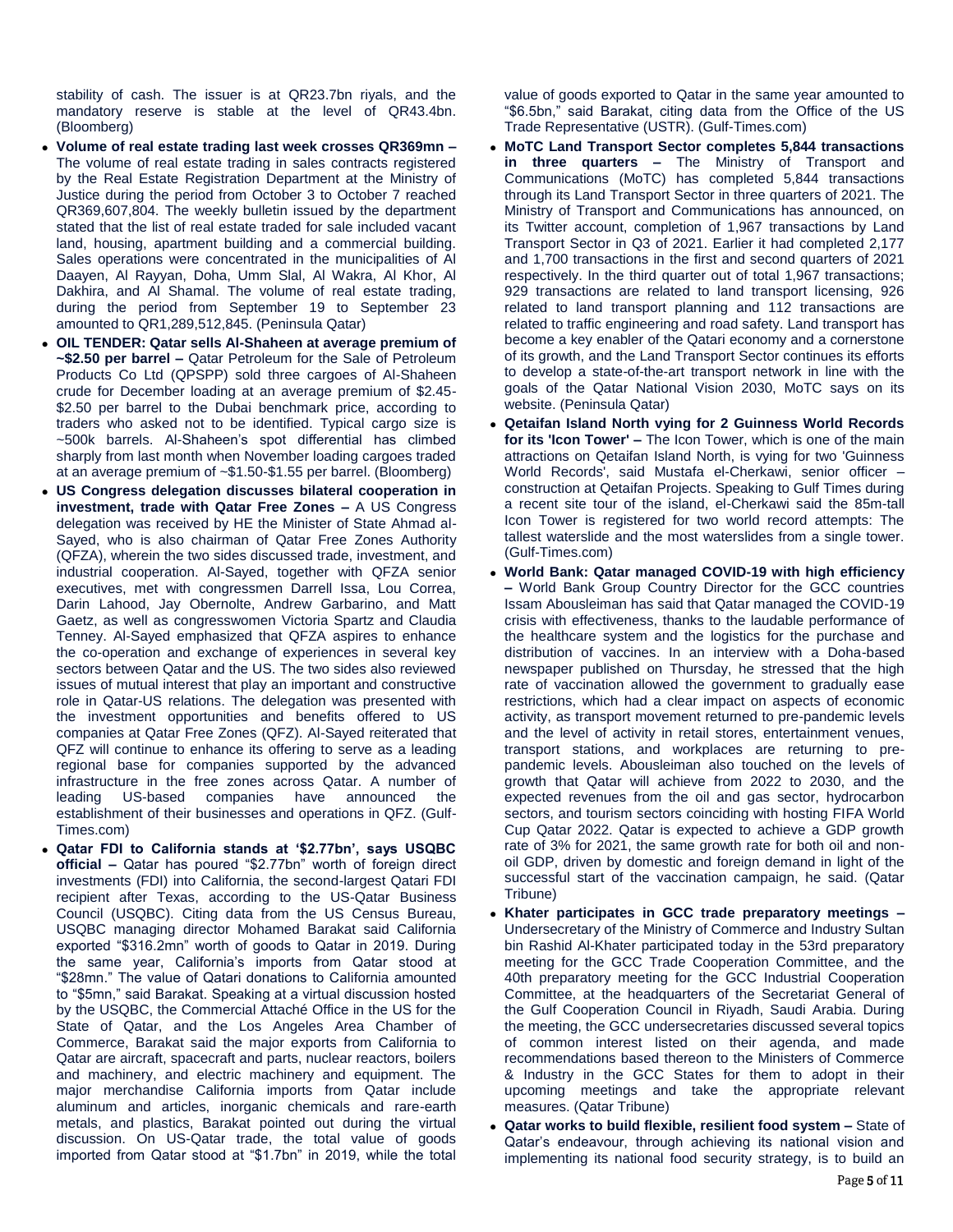efficient, flexible and resilient food system to meet challenges and risks by working to secure the food needs of the population of the State of Qatar, in cooperation with the private sector with all its components, as a strategic partner in economic development projects. In his speech on the occasion of World Food Day, which falls on October 16 of each year to commemorate the date of the founding of the Food and Agriculture Organisation (FAO), Minister of Municipality and Environment and Acting Minister of State for Cabinet Affairs H E Dr. Abdullah bin Abdulaziz bin Turki Al Subaie said that the celebration of World Food Day represents a very important opportunity in strengthening international and awareness-raising efforts. He said that it aimed at improving food production systems and optimal use of natural resources to achieve food security and sustainable development, pointing out that the participation of the State of Qatar in this occasion stems from its firm belief in the importance of the transition to sustainable food production systems. (Peninsula Qatar)

 **Qatar's real estate leaders meet Sunday at Cityscape expo –** The ninth edition of Cityscape Qatar opens Sunday at the Doha Exhibition and Convention Centre (DECC), gathering over 30 exhibitors and the participation of more than 30 speakers from leading local and regional real estate experts. Slated to run until October 19, the event is being held under the patronage of HE the Prime Minister and Interior Minister Sheikh Khalid bin Khalifa bin Abdulaziz Al-Thani and will bring together leaders from Qatar's top real estate developers and government entities. Visitors can expect exclusive access to highly-anticipated project launches from across the country, including state-of- theart residential developments and luxury hospitality projects. (Gulf-Times.com)

# **International**

- **Rising prices flatter US retail sales; demand for goods remains strong –** US retail sales unexpectedly rose in September in part as more expensive motor vehicles boosted receipts at auto dealerships, but there are fears that supply constraints could disrupt the holiday shopping season amid continued shortages of goods. Given the partial lift from inflation, the surprise increase in retail sales reported by the Commerce Department on Friday did little to change economists' expectations that consumer spending probably stalled in the third quarter. Inflation-adjusted sales, which rose moderately last month, are what is included in the calculation of gross domestic product. Retail sales rose 0.7% last month. Data for August was revised higher to show retail sales increasing 0.9% instead of 0.7% as previously reported. Economists polled by Reuters had forecast retail sales would slip 0.2%. Consumer prices increased 0.4% on a monthly basis in September suggesting the so-called real retail sales rose 0.3% last month. An ongoing global shortage of microchips is forcing automakers to cut production, leading to a scarcity of inventory at showrooms, which is boosting prices. The semiconductor shortage has also impacted the supply of electronics and appliances. Congestion at ports because of a dearth of workers has also meant fewer goods on shelves heading into the holiday shopping season, limiting choice for buyers. (Reuters)
- **Fed, nearing bond-buying 'taper,' remains divided on inflation –** Despite a broadly shared view that the US labor market has healed enough to allow the Federal Reserve to start reducing its monthly bond purchases as soon as next month, policymakers are sharply divided over inflation and what they should do about it. Views expressed just in the last 24 hours ranged from worried to sanguine. Some policymakers are convinced that once pandemic-disrupted supply chains get back up and running, price rises will calm back down on their own. Others see a broadening out of inflation pressures as evidence

they may not unless the Fed does more to combat it. The divisions point to difficult debates over Fed policy ahead, just as US central bank leadership heads for a potentially epochchanging makeover. Fed Chair Jerome Powell's four-year term ends in February, and US President Joe Biden must soon decide whether to reappoint him or pick another leader. In addition, he will need to fill as many as three of the Fed Board's other six seats, either now vacant or soon to be. And two of the Fed's 12 regional bank presidents recently departed their posts after a furore about the ethics of their personal investing strategies. Both were among the Fed's biggest advocates for an earlier reduction of Fed stimulus. All that as the US government reported that producer prices rose 8.6% in the 12 months through September, the biggest year-on-year advance in nearly 11 years, and US consumer prices shot up 5.4% over the same period. The reports also showed MoM gains slowing, suggesting COVID-driven price increases may already have peaked. (Reuters)

- **US weekly jobless claims fall below 300,000 in boost to labor market recovery –** The number of Americans filing new claims for unemployment benefits dropped below 300,000 last week for the first time in 19 months, further evidence that a shortage of workers was behind slower job growth rather than weakening demand for labor. With the second straight weekly decline reported by the Labor Department on Thursday, initial claims are now in the zone that is generally associated with healthy labor market conditions. But the labor market faces challenges from shortages of workers and raw materials, which are fueling inflation. "The data support the narrative that businesses are increasingly reluctant to let go of workers amid a severe supply shortage," said Rubeela Farooqi, chief US economist at High Frequency Economics in White Plains, New York. "But it is still not clear if the expected supply surge that failed to materialize in August and September will appear going forward." Initial claims for state unemployment benefits dropped 36,000 to a seasonally adjusted 293,000 for the week ended October 9. That was lowest level since mid-March 2020, when the nation was in the early stage of the COVID-19 pandemic. There were decreases in unadjusted claims in Florida, Texas and Tennessee. Applications increased in California, Kentucky, Maryland, Missouri and Michigan. Part of the rise in Michigan was likely due to the idling of assembly lines by some motor vehicle manufacturers because of a global chip shortage. (Reuters)
- **US business inventories rise solidly, but auto stocks fall –** US business inventory accumulation increased solidly in August, though motor vehicle retailers continued to struggle to restock amid an ongoing global semiconductor shortage, which is forcing automobile manufacturers to cut production. Business inventories rose 0.6% after a similar gain in July, the Commerce Department said on Friday. Inventories are a key component of gross domestic product. August's increase was in line with economists' expectations. Inventories increased 7.4% on a YoY basis in August. Retail inventories gained 0.1% in August as estimated in an advance report published last month. That followed a 0.4% rise in July. Motor vehicle inventories dropped 1.4% instead of 1.5% as estimated last month. Retail inventories excluding autos, which go into the calculation of GDP, rose 0.6% as estimated last month. Business inventories were depleted in the first half of the year, but shortages amid persistent supply bottlenecks because of the COVID-19 pandemic and congestion at ports in the US and China are making it difficult to rebuild stocks. That has contributed to thirdquarter GDP growth estimates being slashed to as low as a 1.3% annualized rate from as high as a 7% pace. The economy grew at a 6.7% pace in the second quarter. Wholesale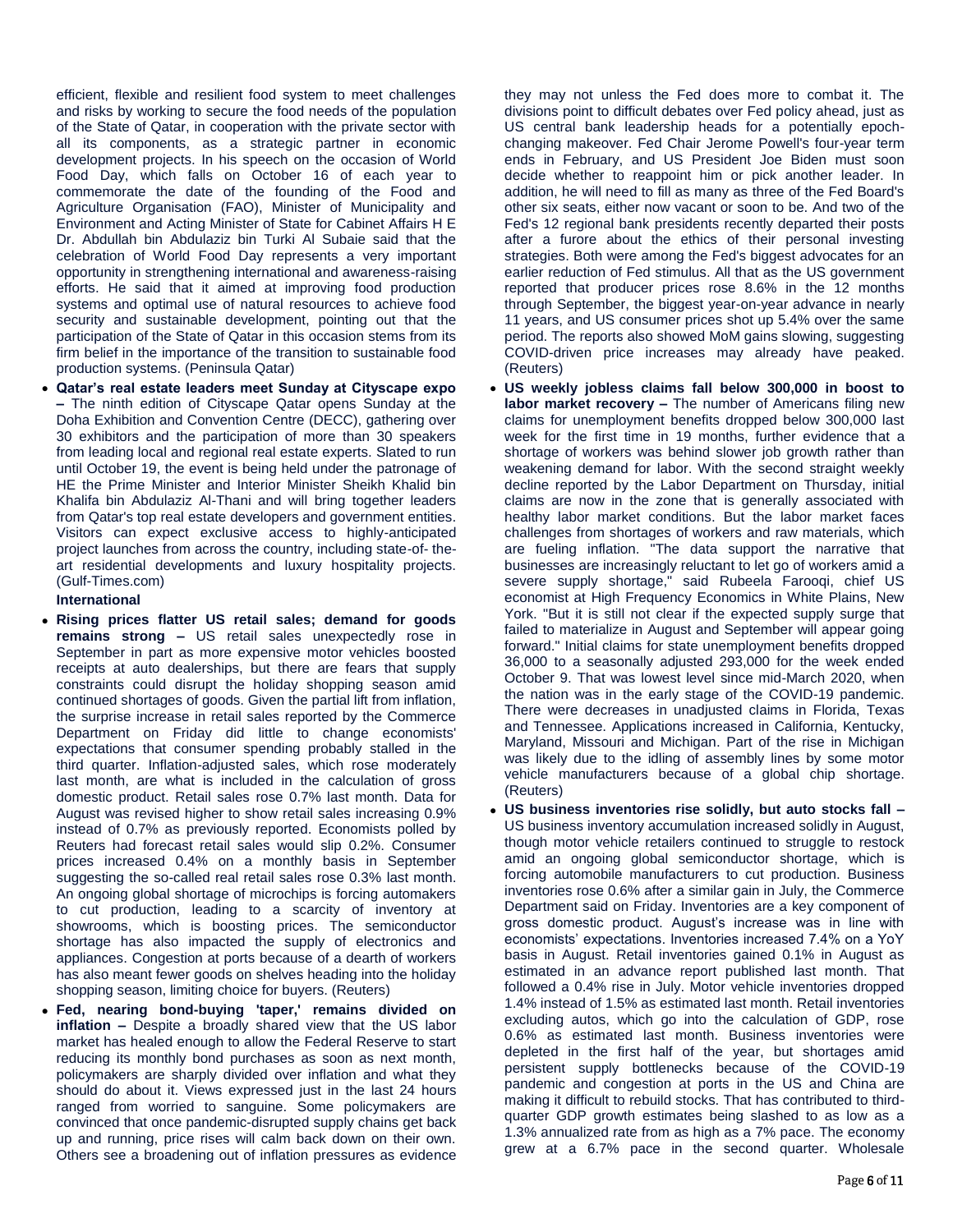inventories increased 1.2% in August. Stocks at manufacturers rose 0.6%. Business sales dipped 0.1% in August after increasing 0.5% in July. At August's sales pace, it would take 1.26 months for businesses to clear shelves, up from 1.25 months in July. (Reuters)

- **US committed to WTO and wants it to succeed, trade rep Tai says –** Top US trade negotiator Katherine Tai on Thursday affirmed the Biden administration's commitment to the World Trade Organization (WTO), saying consensus was possible on several trade and health proposals at a major meeting next month. The 25-year-old global trade body is facing questions about its relevance and director-general Ngozi Okonjo-Iweala is under pressure to deliver quick reforms and clinch its first multilateral trade deal in years at the November 30-December 3 meeting. "The Biden-Harris administration believes that trade – and the WTO – can and should be a force for good that encourages a race to the top and addresses global challenges as they arise," Tai said in a speech in her first trip to the WTO's host city of Geneva, Switzerland. "We all recognize the importance of the WTO, and we all want it to succeed." Many observers blame Washington for the paralysis of the WTO's top dispute settlement panel whose judge appointments were blocked by the administration of former president Donald Trump. The Appellate Body has thus been unable to rule on a trade dispute since December 2019 and Biden's trade officials have not since removed their opposition. Tai reiterated US criticism of the panel, saying WTO dispute settlement had become "synonymous with litigation" which she said was "prolonged, expensive and contentious" and called for a "course correction". She said Washington was open to views of other members on how to restructure the dispute settlement system to "provide confidence that the system is fair". (Reuters)
- **Food, fuels lift US import prices in September –** US import prices rebounded in September, lifted by higher food and energy costs, but underlying imported inflation showed signs of moderating. Import prices rose 0.4% last month after falling 0.3% in August, the Labor Department said on Friday. In the 12 months through September, prices shot up 9.2% after advancing 8.9% in August. Economists polled by Reuters had forecast import prices, which exclude tariffs, increasing 0.6%. The government reported this week that strong food prices and rents pushed up consumer inflation in September, while higher energy costs kept producer prices elevated. The price of Brent crude has shot above \$80 a barrel. Imported fuel prices increased 3.7% last month after declining 3.0% in August. Petroleum prices rebounded 3.9%, while the cost of imported food accelerated 1.3%. Excluding fuel and food, import prices dipped 0.1%. These so-called core import prices fell 0.1% in August and were up 4.7% on a year-on-year basis in September. The report also showed export prices nudged up 0.1% in September after rising 0.4% in August. Prices for agricultural exports fell 1.7%. Nonagricultural export prices gained 0.3%. Export prices rose 16.3% YoY in September after increasing 16.8% in August. (Reuters)
- **German economic institutes cut 2021 GDP forecast –** Germany's top economic institutes cut their joint forecast for 2021 growth in Europe's largest economy to 2.4% on Thursday as supply bottlenecks hamper manufacturing, but they raised their prediction for next year. The five institutes - the RWI in Essen, the DIW in Berlin, the Ifo in Munich, the IfW in Kiel and Halle's IWH - raised their 2022 forecast to 4.8% from 3.9%, saying the economy would reach normal capacity utilization over the course of the year as the impact of the coronavirus pandemic gradually eased. Reuters first reported on Wednesday that the institutes planned to cut their forecast for 2021, which had stood at 3.7%. "The challenges of climate

change and the foreseeable lower economic growth due to a shrinking labor force will reduce consumption opportunities," said IWH Vice President Oliver Holtemoeller. Global manufacturing has been slammed by shortages of components, clogged ports and a lack of cargo containers. A labor market crunch has added to the disarray after pandemic-induced shutdowns last year. The Economy Ministry said a GDP increase was likely in Germany in the third quarter thanks to expansion in services, though growth was expected to stagnate towards the end of 2021. The government does not expect inflation to ease until next year, when one-off effects run out. The current inflation rate of 4.1% is at the highest level since 1993 due primarily to significant increases in energy costs. The five institutes expect inflation to be 2.5% in 2022 and 1.7% in 2023. The institutes said the current inflation forecast was based on an assumption that wages would rise by 2 percentage points to 2.5% in the next few years. If collective wages rose by more than that, as unions suggested, this would change the situation significantly and lead to high inflation rates, they said. (Reuters)

- **BOJ likely to cut growth forecast on hit from Asia factory disruptions –** The Bank of Japan is expected to downgrade its economic growth forecast for the current fiscal year as supply constraints caused by Asian factory shutdowns cripple output and exports, sources familiar with its thinking say. The BOJ is also likely to trim its consumer inflation forecast for the year ending in March, five sources said, which would reinforce market expectations it will lag behind other central banks in whittling down crisis-mode stimulus measures. The revisions would highlight the fragile state of Japan's recovery as rising import costs and supply bottlenecks hit firms, casting doubt on the central bank's view that strength in manufacturers' profits will offset weak consumption. "Upcoming data will likely show a pretty big plunge in Japanese exports and output due to factory shutdowns in Asia. That will clearly push down economic growth," said one of the sources, who spoke on condition of anonymity as they were not authorized to speak publicly. "Japan's recovery isn't derailed. But the timing of a clear rebound may have been delayed," another source said. The revisions will be part of the BOJ's quarterly growth and price forecasts due at its next policy meeting on October 27-28. While global demand remains firm, analysts expect Japan's exports to weaken in coming months as parts shortages and factory shutdowns in Asia caused by the pandemic disrupt production for manufacturers like Toyota Motor Corp. (Reuters)
- **Japan cuts export view for 1st time in 7 months in October report –** Japan slashed its view on exports in its October economic report for the first time in seven months as Asiabound shipments of cars and electronic parts peaked out amid supply chain constraints and China's economic slowdown. Yet the government maintained its overall economic assessment, pointing to signs of recovery in private consumption, especially in service spending, as a COVID-19 state of emergency was lifted thanks to a sharp fall in nationwide infection numbers. "The economy continues to pick up but the pace of recovery is slowing," the government said in its monthly report released on Friday after approval by Prime Minister Fumio Kishida's cabinet. On the outlook, the latest report put more emphasis on risks from supply chain-related issues than the spread of COVID-19 at home and overseas, warning of the need to "pay close attention" to the former. Previously, the government downgraded its view on production in September, when a rapid surge in coronavirus cases disrupted auto plants in Southeast Asia. "The effect of supply chain (issues) is now observable in exports, that's why it is downgraded this month," a government official told reporters before the cabinet approved the report. The official cited tepid shipments of cars, electronics and other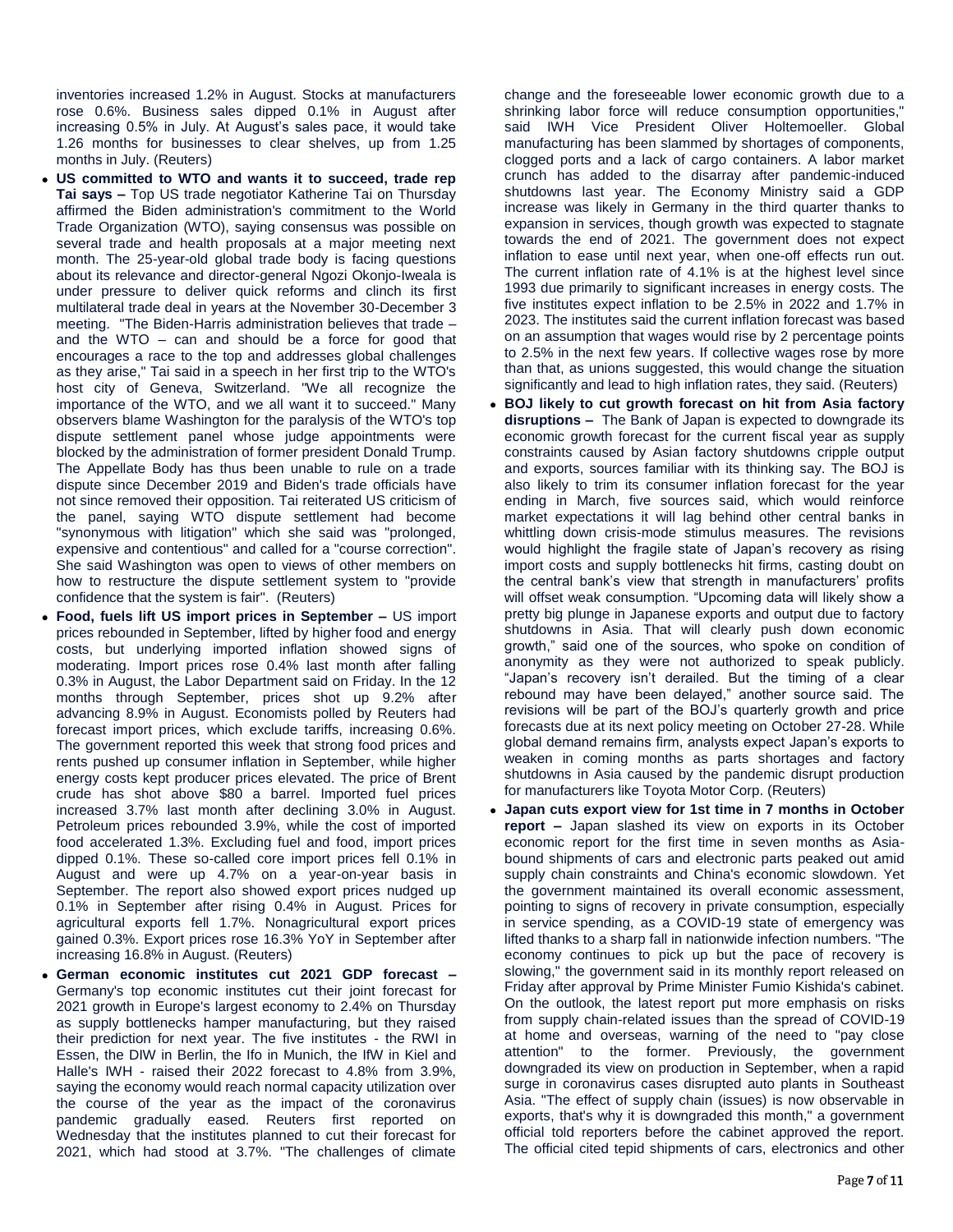IT-related goods, as well as worries about a slowdown in China's economic recovery. Authorities maintained their assessment of most key economic elements including business spending, corporate profits and employment. Public investment was downgraded based on falling construction orders. (Reuters)

- **Premier: China has tools to cope with economic challenges despite slowing growth –** China has ample tools to cope with economic challenges despite slowing growth, and the government is confident of achieving full-year development goals, Premier Li Keqiang said. China's major economic indicators are within a reasonable range, said Li at the opening ceremony of the Canton Fair in Guangzhou, although he acknowledged growth in the third quarter had slowed, due to a combination of factors. "The factors challenging the stable economic operations are increasing, while the external environment has plenty of uncertainties and instabilities," Li said. Affected by high commodity prices and elevated shipping costs, mid- and downstream industries and business are facing a continued increase in operating costs, Li said. He added that the energy crunch also adds to economic headaches, and sporadic COVID-19 outbreaks also deal a blow to the rebound in consumption and services. "But we are adopting a range of measures to tackle and conquer those challenges and difficulties, and we have relatively ample tools in our reserve toolbox to cope with the challenges." The government will make sure that the momentum of inflation won't pick up, and will ensure power supply this winter and next spring, Li said. China's economic growth is expected to slow to 5.2% year-on-year in the third quarter from 7.9% in April-June, as power shortages and supply bottlenecks hurt factories while sporadic COVID-19 outbreaks weighed on consumption, a recent Reuters poll showed. (Reuters)
- **India's wholesale price inflation in double digits for 6th month –** India's annual wholesale price-based inflation, a proxy for producers' prices, loitered in the double digits for the sixth month in a row in September, fueling concerns of inflationary pressures as energy and raw material costs surge for companies. The gap between retail and wholesale price-based inflation has widened in recent months as many companies and retailers are absorbing rising input costs that threaten to hit their bottom lines. Annual wholesale price-based inflation in September slightly eased to 10.66% from the previous month's 11.39%, government data showed on Thursday, helped by slower increases in some food items. Economists said that with global commodity prices expected to remain elevated in coming months, manufacturers could try to pass on rising costs to consumers particularly during the festive season starting this month. Consumer price-based inflation, the key measure of inflation for the Reserve Bank of India in setting its monetary policy decisions, eased in September to a five-month low of 4.35% from a year earlier, separate data released on Tuesday showed. In September, wholesale fuel and power prices rose 24.81%from a year earlier, compared with a 13.63% rise in retail prices. Wholesale manufactured product prices rose 11.41% in September versus a less than 6% rise in retail prices. Economists have warned that companies' squeezed margins in the short term could hit private investment and the nascent economic recovery in Asia's third-largest economy. The economy recorded its worst-ever contraction of 7.3% in the last fiscal year ending in March. In the April-June quarter, the economy grew an annual 20.1%, and the central bank expects GDP to expand 9.5% in the current fiscal year ending in March 2022. (Reuters)

# **Regional**

 **BNEF: OPEC+ compliance rate stays elevated at 115% in September –** The 19 countries participating in the OPEC+

production cut deal saw their overall compliance hit 115% in September, down from 116% in August. Participating OPEC+ members saw their crude oil output grow by 504,000bpd MoM to 36.4mn bpd, while the production quota eased by 400,000bpd to 37.1mn bpd. While the group ramped up enough supply to keep up with the quota ease on a monthly basis, it continued to under produce by 740,000bpd in September and has accumulated a significant supply shortfall from previous months' underproduction. (Bloomberg)

- **Saudi energy minister dismisses calls for extra OPEC+ barrels –** OPEC leader Saudi Arabia dismissed calls for speedier oil output increases on Thursday, saying its efforts with allies were enough and protecting the oil market from the wild price swings seen in natural gas and coal markets. "What we see in the oil market today is an incremental (price) increase of 29%, vis-à-vis 500% increases in (natural) gas prices, 300% increases in coal prices, 200% increases in NGLs (natural gas liquids) ...," Saudi energy minister Prince Abdulaziz bin Salman told a forum in Moscow on Thursday. (Reuters)
- **Saudi Arabia's wholesale prices up 12% in September –** Saudi Arabia's wholesale price index rose by 11.9% in September this year, compared to the same month in 2020, according to official data on Thursday. The increase of the index last September was mainly due to 20.7% higher prices of other transportable goods. Chemicals prices were the highest during September with 92%, while refined petroleum products prices increased by 24.2%. The wholesale prices meanwhile were up by 0.5% compared to August, according to the Saudi General Authority for Statistics (GaStat). (Zawya)
- **Saudi inflation inches up to 0.6% in September –** Saudi Arabia's consumer price index increased 0.6% in September from a year earlier and was 0.2% higher month on month, government data showed on Thursday. The annual rate was marginally above a rise of 0.3% in August and 0.4% in July, data from Saudi Arabia's General Authority for Statistics showed. That compared with a rise of 6.2% in June, the last month affected by the tripling of value added tax (VAT) to 15% in July last year. (Reuters)
- **TASS: Saudi Arabia proposes Russia consider cooperation in gas market –** Saudi Arabia has proposed that Russia consider the possibility of cooperating in the natural gas market, Russian Deputy Prime Minister Alexander Novak said on Thursday, according to TASS news agency. (Reuters)
- **Saudi non-oil exports surge to record SR125.3bn in 1H2021 –** Saudi non-oil exports jumped 37% to a record SR125.3bn in the first half of 2021, SPA reported. Non-oil exports were SR91.7bn in the first half of 2020. They increase by 8% in quantity, equivalent to 34.7mn tons, suggesting a rebound in prices as volumes returned to normal. Global trade collapsed last year as the COVID-19 pandemic forced much of the world into lockdown. However, trade has rebounded strongly this year and last week the WTO upgraded its forecast for global merchandise trade volume growth to 10.8% in 2021 and 4.7% in 2022. (Zawya)
- **Saudi Real Estate wins SR432mn contract in Diriyah –** Saudi Real Estate signs contract with Diriyah Gate Development Authority to carry out infrastructure works at Wadi Hanifa. Project includes road works, water and sewage networks, street lighting and related works. (Bloomberg)
- **UAE, South Korea to launch free trade talks –** The UAE and South Korea on Thursday agreed to start negotiations on a bilateral trade deal targeting a broad expansion of economic ties. The UAE last month announced it would seek economic agreements with South Korea and seven other countries including India, Britain and Turkey. The Comprehensive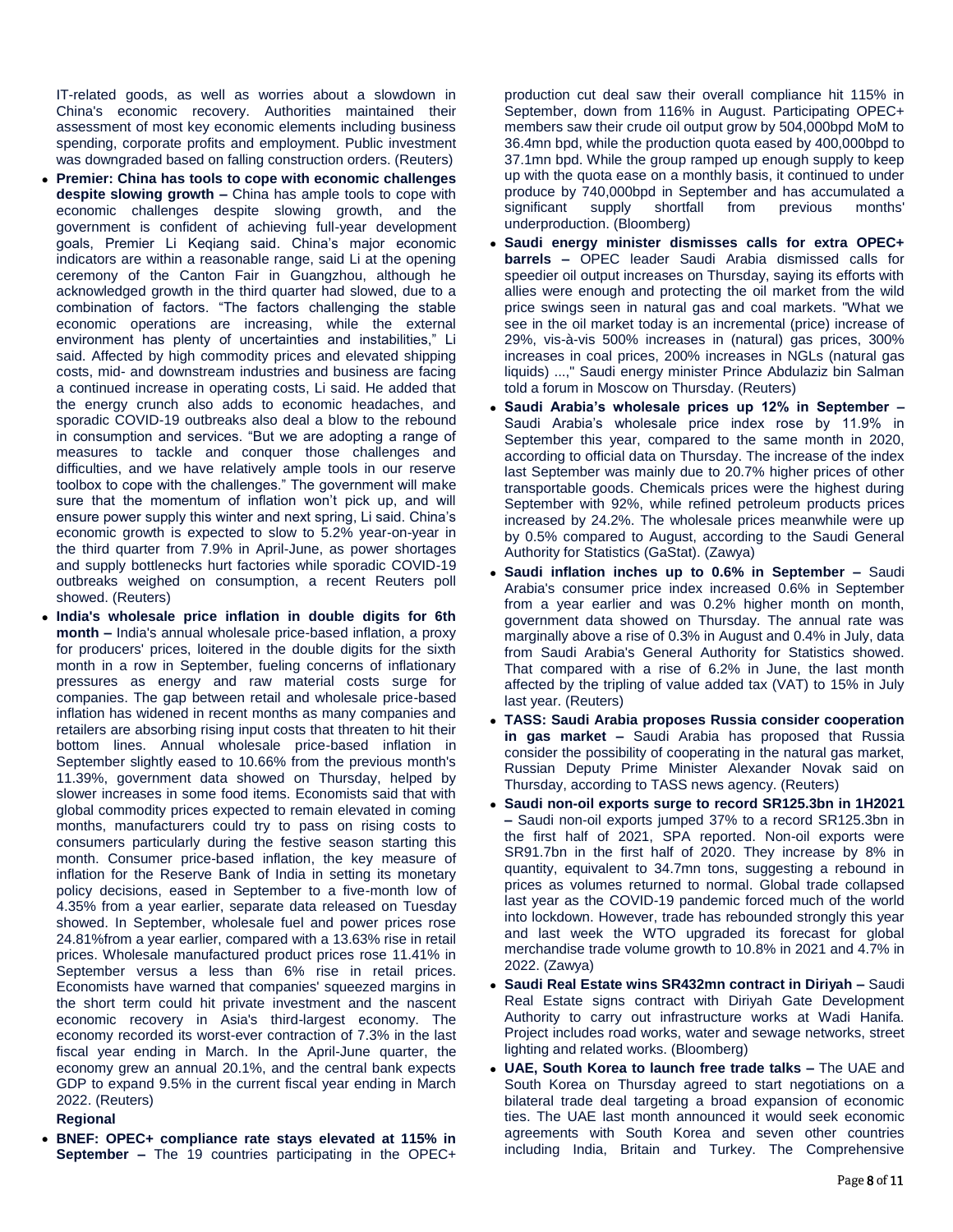Economic Partnership Agreement (CEPA) between the UAE and South Korea will include deals to reduce greenhouse gas emissions and develop green technology, South Korean Trade Minister Yeo Han-Koosaid. (Reuters)

- **UAE energy minister says will continue to invest in sector to ensure market stability –** UAE Energy Minister Suhail al-Mazrouei said the oil-rich Gulf state continues to invest in the energy sector to meet growing demand and ensure stability in global markets, according to a tweet from his ministry twitter account on Saturday. The ministry added the statement was made during al-Mazrouei's participation at a Russian energy forum. (Reuters)
- **UAE oil minister says energy demand peaking, important to maintain market balance –** Demand for energy and especially natural gas is peaking, the oil minister of the UAE said on Thursday, adding that it was important to maintain balance in the market. The minister, who was speaking on the sidelines of an energy forum in Moscow, also said that the UAE had spare oil production capacity. (Reuters)
- **HSBC UAE secures first green deposit from Saudi-based bank –** HSBC UAE has secured the first green deposit from a Saudi Arabian institution through its new programme dedicated to supporting sustainable initiatives. The deposit, made by Saudi British Bank (SABB), will be used solely to finance green initiatives, HSBC said in a statement. "It is the first green deposit issued in [dirhams] and one of the first green deposits made by a financial institution in the Middle East," the bank said. (Zawya)
- **NBS posts 64.9% YoY rise in net profit to AED168.5mn in 3Q2021 –** Sharjah Islamic Bank (NBS) recorded net profit of AED168.5mn in 3Q2021, an increase of 64.9% YoY. Total Income fell 3.1% YoY to AED414.1mn in 3Q2020. Net Operating Income rose 21.2% YoY to AED371.7mn in 3Q2021. Total assets stood at AED54.5bn at the end of September 30, 2021 as compared to AED53.6bn at the end of September 31, 2021 while customers' deposits stood at AED36.7bn (+9.3% YoY) at the end of September 30, 2021. EPS came in at AED0.06 in 3Q2021 as compared to AED0.03 in 3Q2020. (ADX)
- **Abu Dhabi's IHC to IPO subsidiary Multiply this year, CEO says –** Abu Dhabi conglomerate International Holding Co (IHC) plans to list subsidiary Multiply, a holding company that invests in tech-focused businesses, on Abu Dhabi's main stock market this year, IHC's chief executive said. The planned transaction, which could value Multiply at AED8 to AED10bn, would be the latest in a string of listings and deals for IHC (IHC.AD), a firm with a market capitalisation of \$72.5bn. (Reuters)
- **Abu Dhabi fund Mubadala unit acquires a US franchisee of Taco Bell –** A unit owned by Abu Dhabi state fund Mubadala Investment Company has acquired one of the biggest franchisees of Taco Bell Corp in the United States, according to a statement on Thursday. Mubadala Capital, an asset management subsidiary, bought K-MAC from Lee Equity Partners Opportunity Fund, the unit said in the statement. K-MAC operates over 300 Taco Bell restaurants, mostly in the midwestern and southern US, it said. (Reuters)
- **AD Ports Group announces strong growth in H1 2021, up 21% to \$499mn –** AD Ports Group today announced its financial results for the first half of the year ended 30 June 2021, reporting revenue increase of 21% year-on-year to AED1,832mn compared with AED1,517mn in the first half of 2020, driven by organic growth, diversification into new businesses, new leases and partnerships. EBITDA rose 8% YoY to AED 770mn, up from AED 714mn in the first half of 2020, with growth across most of the business clusters. (Zawya)
- **BKDB posts 6.2% YoY rise in net profit to OMR28.3mn in 3Q2021 –** Bank Dhofar (BKDB) recorded net profit of

OMR28.3mn in 3Q2021, an increase of 6.2% YoY. Profit from operations rose 10% YoY to OMR47.4mn in 3Q2021. Operating income fell 1.4% YoY to OMR97.5mn in 3Q2020. Total assets stood at OMR4.4bn at the end of September 30, 2021 as compared to OMR4.1bn at the end of September 30, 2020. Net loans and advances to customers stood at OMR3.4bn (+2.6% YoY), while deposits from customers stood at OMR3bn (+11.7% YoY) at the end of September 30, 2021. (MSM)

- **ABOB posts 10.1% YoY rise in net profit to OMR21.1mn in 3Q2021 –** Ahli Bank (ABOB) recorded net profit of OMR21.1mn in 3Q2021, an increase of 10.1% YoY. Operating income rose 11.9% YoY to OMR60.1mn in 3Q2021. Total assets stood at OMR3.1bn at the end of September 30, 2021 as compared to OMR2.6bn at the end of September 30, 2020. Net Loans & advances and Financing stood at OMR2.4bn (+9.5% YoY), while Customer deposits stood at OMR2.0bn (+15% YoY) at the end of September 30, 2021. (MSM)
- **BKNZ posts 6.2% YoY rise in net profit to OMR9.1mn in 3Q2021 –** Bank Nizwa (BKNZ) recorded net profit of OMR9.1mn in 3Q2021, an increase of 6.2% YoY. Operating profit before provision and tax rose 14.2% YoY to OMR16.7mn in 3Q2021. Operating Income rose 15.3% YoY to OMR32.9mn in 3Q2021. Total assets stood at OMR1394.6mn at the end of September 30, 2021 as compared to OMR1138.6mn at the end of September 30, 2020. Financing to customers stood at OMR1130.4mn (+18.7% YoY), while customers' deposits stood at OMR1073.6mn (+17.7% YoY) at the end of September 30, 2021. (MSM)
- **BKMB posts 23.9% YoY rise in net profit to OMR140.2mn in 3Q2021 –** Bank Muscat (BKMB) recorded net profit of OMR140.2mn in 3Q2021, an increase of 23.9% YoY. Net interest income & Islamic financing income rose 5.2% YoY to OMR252.5mn in 3Q2021. Operating profit rose 7.2% YoY to OMR214mn in 3Q2021. Total assets stood at OMR12.8bn at the end of September 30, 2021 as compared to OMR12.7bn at the end of September 30, 2020. Net loans and Islamic financing stood at OMR9.2bn (+2.9% YoY), while Customer deposits and Islamic deposits stood at OMR8.7bn (-1.1% YoY) at the end of September 30, 2021. (MSM)
- **NBOB posts 39.4% YoY rise in net profit to OMR23.5mn in 3Q2021 –** National Bank of Oman (NBOB) recorded net profit of OMR23.5mn in 3Q2021, an increase of 39.4% YoY. Operating Profit rose 13.6% YoY to OMR45.6mn in 3Q2021. Net Interest Income and income from Islamic Financing fell 1.4% YoY to OMR67.8mn in 3Q2020. Total assets stood at OMR3.9bn at the end of September 30, 2021 as compared to OMR3.6bn at the end of September 30, 2020. Loans, advances and financing activities for customers (net) stood at OMR3bn (+4.5% YoY), while customers' deposits and unrestricted investment accounts stood at OMR2.8bn (-1.4% YoY) at the end of September 30, 2021. (MSM)
- **BKSB posts 34.1% YoY rise in net profit to OMR23.8mn in 3Q2021 –** Sohar International Bank (BKSB) recorded net profit of OMR23.8mn in 3Q2021, an increase of 34.1% YoY. Operating income rose 16.8% YoY to OMR82.1mn in 3Q2021. Operating profit rose 22.1% YoY to OMR46.7mn in 3Q2021. Total assets stood at OMR4.0bn at the end of September 30, 2021 as compared to OMR3.7bn at the end of September 30, 2020. Net loans and advances stood at OMR2.6bn (+3.4% YoY), while deposits from customers stood at OMR2.2bn (-5.1% YoY) at the end of September 30, 2021. (MSM)
- **HBMO net profit rises to OMR14mn in 3Q2021 –** HSBC Bank Oman (HBMO) recorded net profit of OMR14mn in 3Q2021 from OMR0.3mn in 3Q2020. Operating Income fell 8.9% YoY to OMR49.9mn in 3Q2020. Total assets stood at OMR2.4bn at the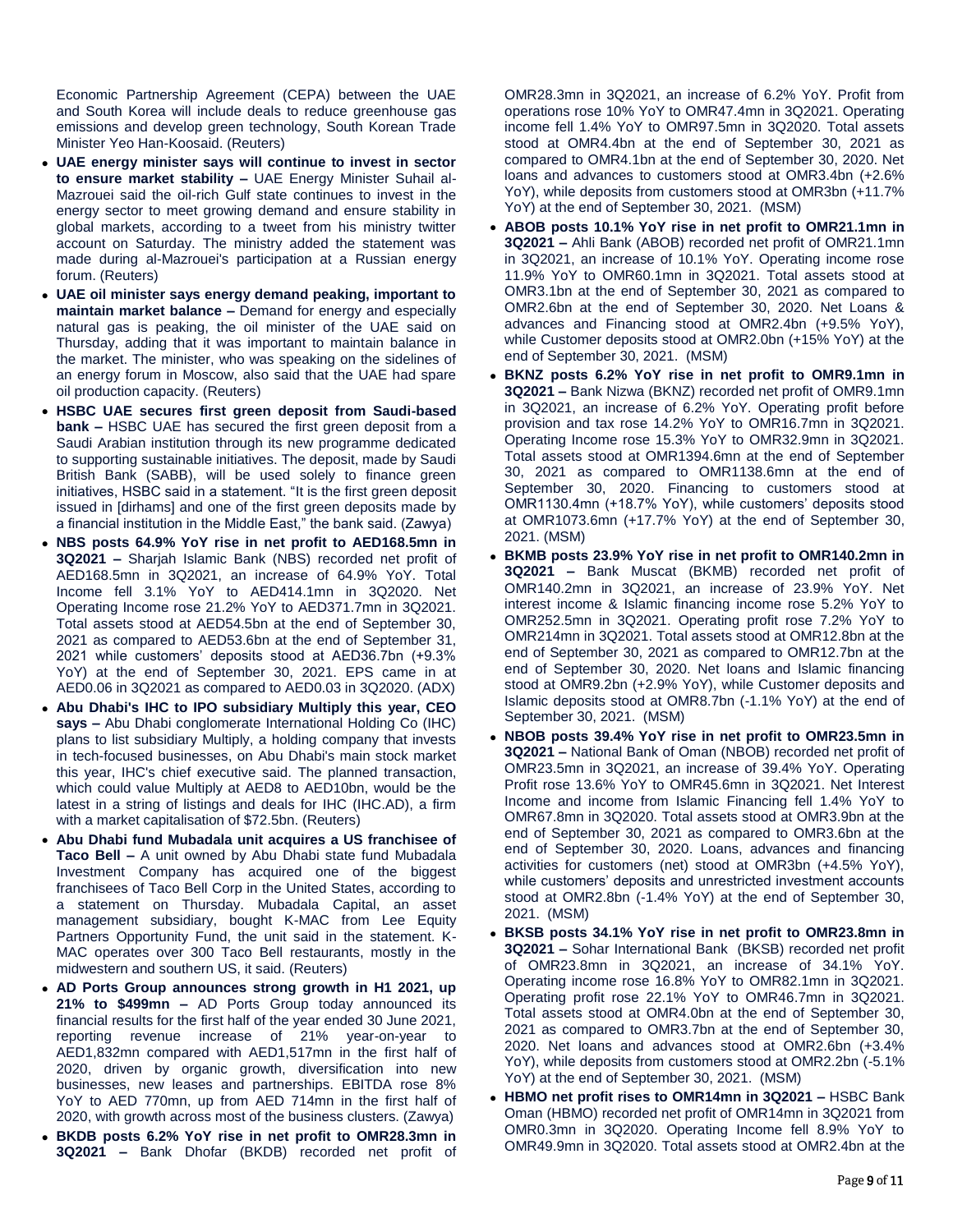end of September 30, 2021 as compared to OMR2.4bn at the end of September 30, 2020. Net loans and advances to customers stood at OMR1.4bn (+1.0% YoY), while customers' deposits stood at OMR1.9bn (-0.5% YoY) at the end of September 30, 2021. (MSM)

- **Bahrain economy 'could grow 3.1% in 2022' –** Bahrain's economy is expected to grow at 2.4% this year and 3.1% in 2022, the IMF has said in the latest update to its World Economic Outlook. Analyzing the latest report by the IMF, Kuwait-based Kamco Invest said yesterday real GDP forecast revisions for the GCC countries remain mixed for 2021 and largely positive for 2022. Growth rates for Oman, Saudi Arabia and Kuwait have seen upward revisions of 70bps, 40bps and 20bps, respectively, and were slashed by 90bps for Bahrain and UAE and by 50bps for Qatar. (Zawya)
- **GFH approves plan to repurchase up to 10% of issued shares –** Bahrain-based GFH to repurchase up to 10% of the company's issued share for; acquisition of the shares of Khaleeji Commercial Bank pursuant to an acquisition offer, expansion in financial and investment institutions and employee incentive programs. (Bloomberg)